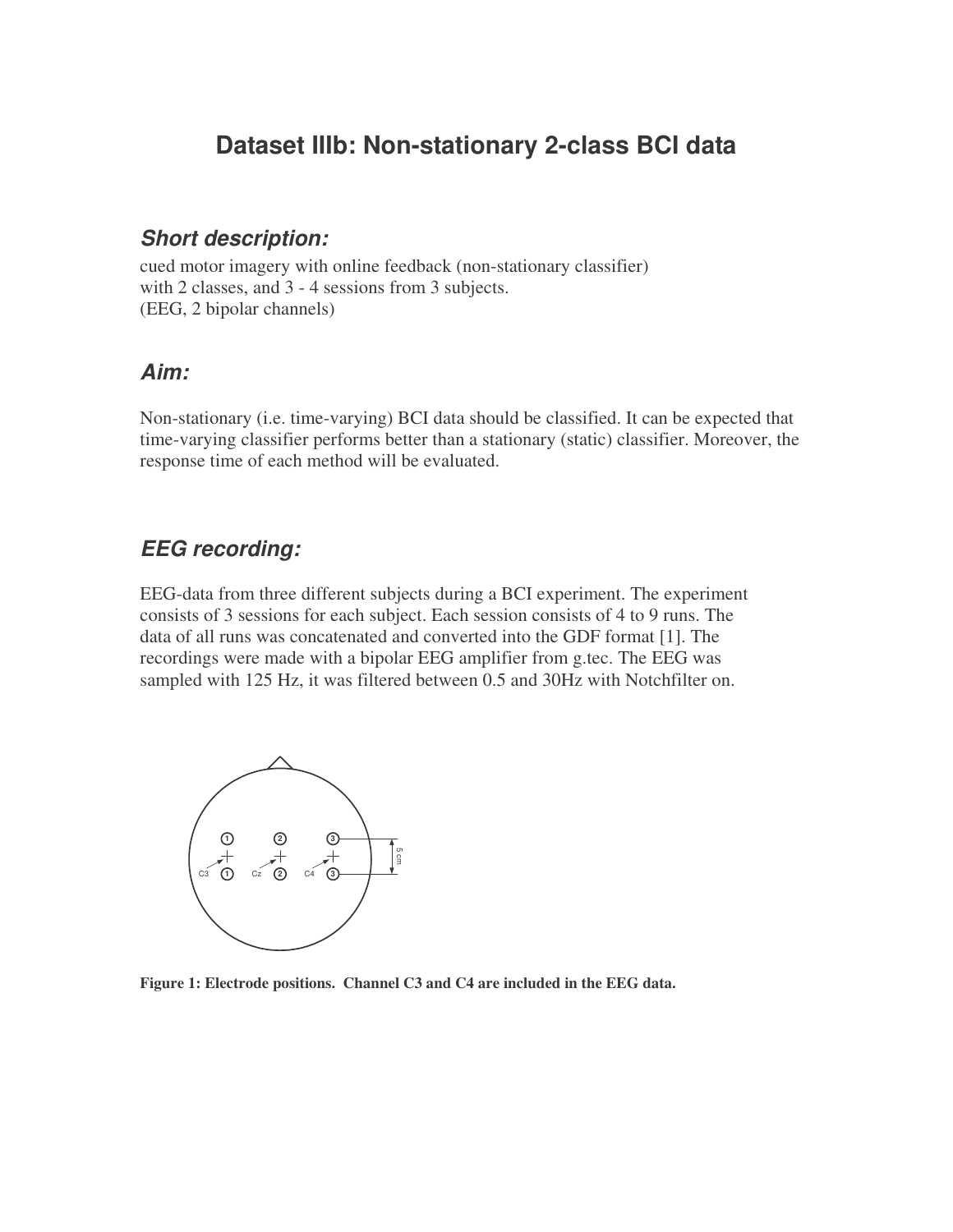

**Figure 2: Paradigm of the Virtual reality experiment used for O3. A comparible experiment is described in [2]**



Cue Beep (acoustic) = 3000 ms

Feedback Feedback presentation Channels # of Trials Classes O3 | Virtual reality  $[2]$  | 4-8s | C3, C4 | 640 | Left-Right S4 Basket, adaptive classifier [3] 4-7s C3, C4 1080 Left-Right X11 Basket, adaptive classifier [3] 4-7s C3, C4 1080 Left-Right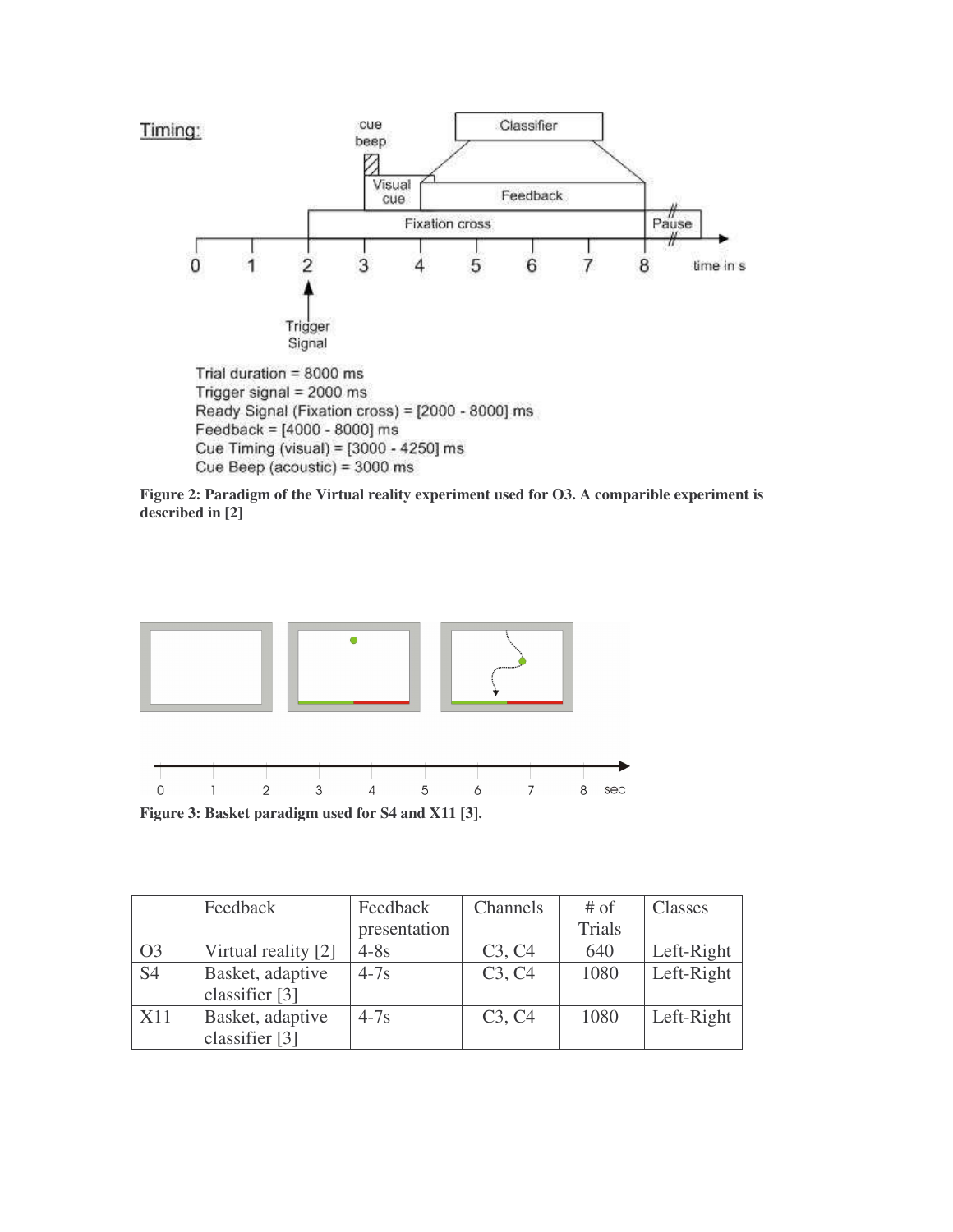### *Format of the data*

The data is stored in the GDF format [1] and can be loaded into Matlab or Octave with Biosig-toolbox [5] (version  $0.81$  or higher) using the command  $[s, HDR]$ sload(filename). The data s can contain NaN's; these NaN's indicate the breaks in between the runs or saturation of the analog-to-digital converter.

All events are stored according to the Table of eventcodes [6]. The beginning of each trial  $(t = 0s$  according to Fig. 1) can be obtained from HDR. TRIG; the class labels are stored in HDR.Classlabel. HDR.Classlabel can contain the values '1','2' or 'NaN'. Values '1' and '2' indicate the labels of the training set, NaN indicates the trials of the test set.

## *Evaluation:*

Valid submissions must fulfill two requirements:

- (1) it must be demonstrated that the used algorithms are causal, at time t no sample from time k>t must be used (zero-phase filtering using forward-backward filters are not allowed). In order to demonstrate the causality, the source code of the algorithm must be submitted.
- (2) a continuous classification output (continuous in time as well as magnitude) must be submitted. The classifier output should provide a value <0 for class 1, a value > 0 for class 2, and value=0 is non-decisive.

The output will be validated using the time course of the mutual information [4]. The method with the maximum increase of the mutual information (maximum steepness calculated as  $MI(t)/(t-3s)$  for  $t>3.5s$ ) will be used for validation. On order to avoid a stimulus-response-mechanism, time >3.5s will be evaluated. The "steepness" of the mutual information quantifies the response time. The evaluation algorithm is provided in BIOSIG (see /biosig/t490/criteria2005IIIb.m) [5].

### *Remark:*

Optional, the algorithm can be submitted for inclusion into BIOSIG. Each algorithm which performs better than the standard classification algorithm [5] is eligible to be included in BIOSIG.